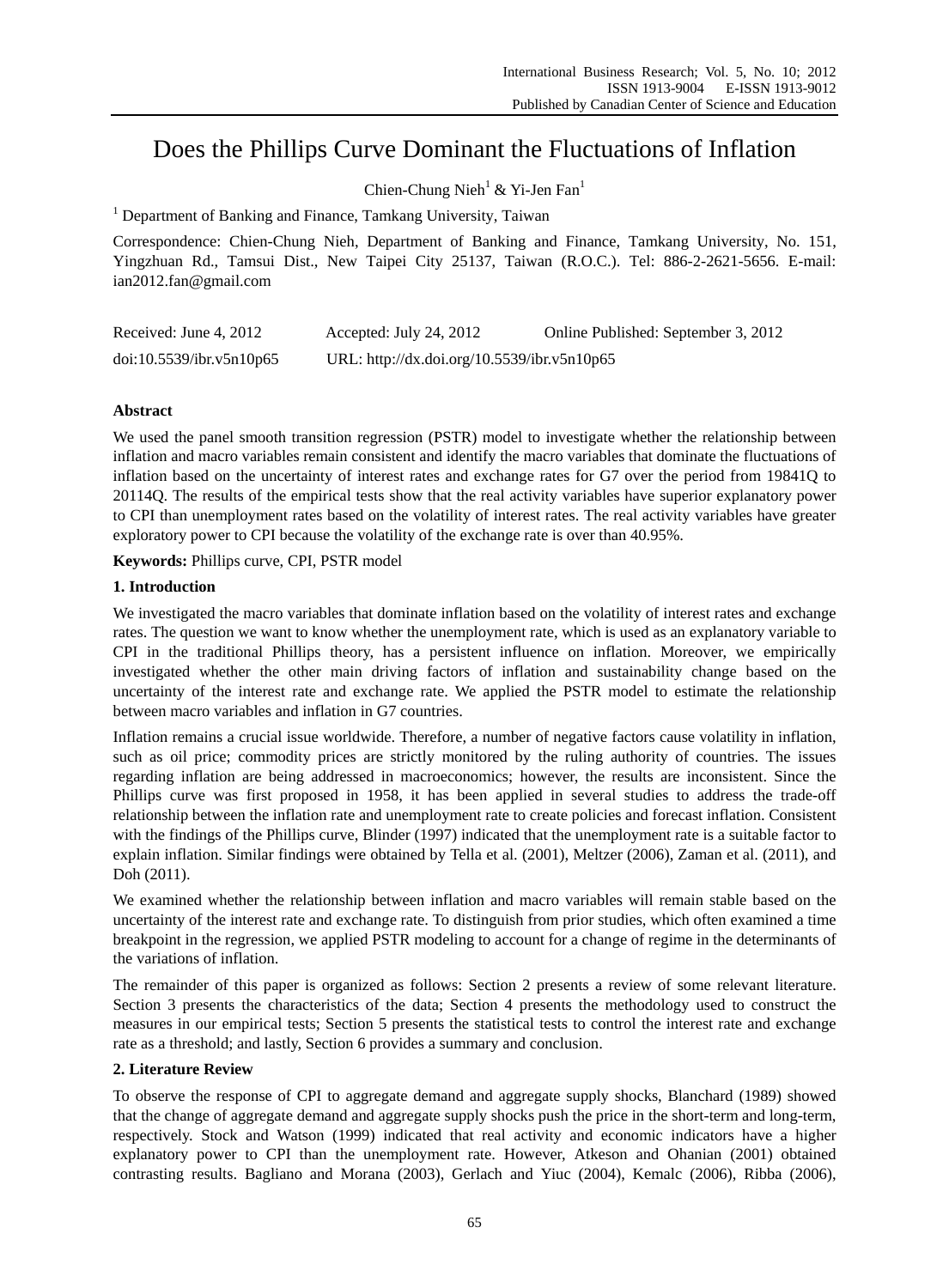Gachet et al. (2008), and Liu and Jansen (2011) found that both aggregate supply (monetary supply) and aggregate demand play a dominant role in the determination of inflation. Cheng and Tan (2002) and Haque and Qayyum (2006) showed that central banks worldwide investigate the origins of variations in inflation to create monetary policies. Mallik and Chowdhury (2011) conducted an empirical test to verify that powerful monetary policies can reduce the variation in inflation. Owen and Palmer (2012) proposed that the volatility of exchange rates has a negative effect on inflation. Similar empirical tests were conducted by Brun-Aguerre et al. (2012), Büttner and Hayo (2012), Zhou (2013), Bahmani-Oskooe et al. (2013), and Yilmazkuday (2013).

Past inflation rate information can be used as an adaptive factor to forecast future inflation rates, as proposed by Jacobs and Jones (1980). Other studies, including Mullineaux (1980), Tella et al. (2001), and Cogley and Sbordone (2008) also indicated that the influence of the series of distributed lags of past prices on future inflation rates is statistically significant.

Based on the real balance effect, Benderly and Zwick (1985) indicated that stock returns are not closed to the rate of inflation in the long-term. To incorporate variables related to real activity, which includes real consumption, real investment, and current account, Mallick and Mohsin (2010) proposed that the correlation between real activity and inflation is consistent. Mallik and Chowdhury (2011) indicated that government expenditure is a critical factor to the violation of the inflation rate. Several studies have provided evidence of the effect of the external environment on inflation. Goodman and McMahon (1979) found that oil price increases 0.9 percent and could resulting in increasing 0.6 percentage to 0.7 percentage points to the inflation rate. Using various samples for empirical tests, McGuire and Willman (1999), Roeger (2005), Ajuzie and Ike (2009), and Bachmeier and Cha (2011) indicated that the fluctuations of oil prices have a significant effect on CPI.

Another crucial issue for CPI is to determine whether the relationship between inflation and variables remain stable in the long-term. Consistent with the findings of Phillips (1958), Blinder (1997) indicated that the tradeoff relationship between CPI and unemployment does not change over time. A number of studies estimated the empirical results to achieve an opposing conclusion. Stock and Watson (1999) used the United States data as the sample, and indicated that a stable tradeoff relationship did not exist. Razin and Yuen (2002), Matheson (2008), and Ormerod et al. (2013) obtained the same results under different scenarios.

# **3. Data and Summary Statistics**

Our investigation used balanced panel data for a sample of G7 countries (Canada, France, Germany, Italy, Japan, the United Kingdom, and the United States) for the period from 1984:1Q to 2011:4Q. The sources of our sample were obtained from the "DATASTREAM" database.

We gathered variables related to the fluctuations of CPI from related studies, such as Goodman and McMahon (1979), Blanchard (1989), Stock and Watson (1999), and Haque and Qayyum (2006). In addition to the unemployment rate, we used the industrial production index, government expenditure, and ratio of real trade balance to GDP as the proxy for real activity, which were calculated as annual percentages and denoted as  $IP_i$ ,  $GOV_i$ ,  $TB_i$ , respectively. The annual percentage change of money supply was measured as the proxy for monetary instrument. We also included the volatility of oil price (WTI), which is frequently related to CPI (*VOIL*<sub>t</sub>) (Note1), and  $\Delta \pi_{it}$  ( $\Delta \pi_{it}$  is the difference between the  $\pi_{it}$  and  $\pi_{it-1}$ , which reflects information regarding past changes of inflation). We explored whether the dominant factors of inflation are stable based on the uncertainty of the interest rate ( $VIR<sub>i</sub>$ ) and exchange rate ( $VER<sub>i</sub>$ ) (Note 2). The average annual percentage change of the industrial production index (1%) was lower than the average speed of inflation rate (2.47%) for G7 from 1984 to 2011, as shown in Table 1. The average unemployment rate was 7.35%. It implies that the inflation rate increased in conjunction with the unemployment rate in the low-growth economy during the studied period. Table 1 also shows the value of average government expenditure (14.35%) and average percentage change of money supply (7.19%). It indicates that the governments of G7 preferred an easy policy over the period to stimulate the economy.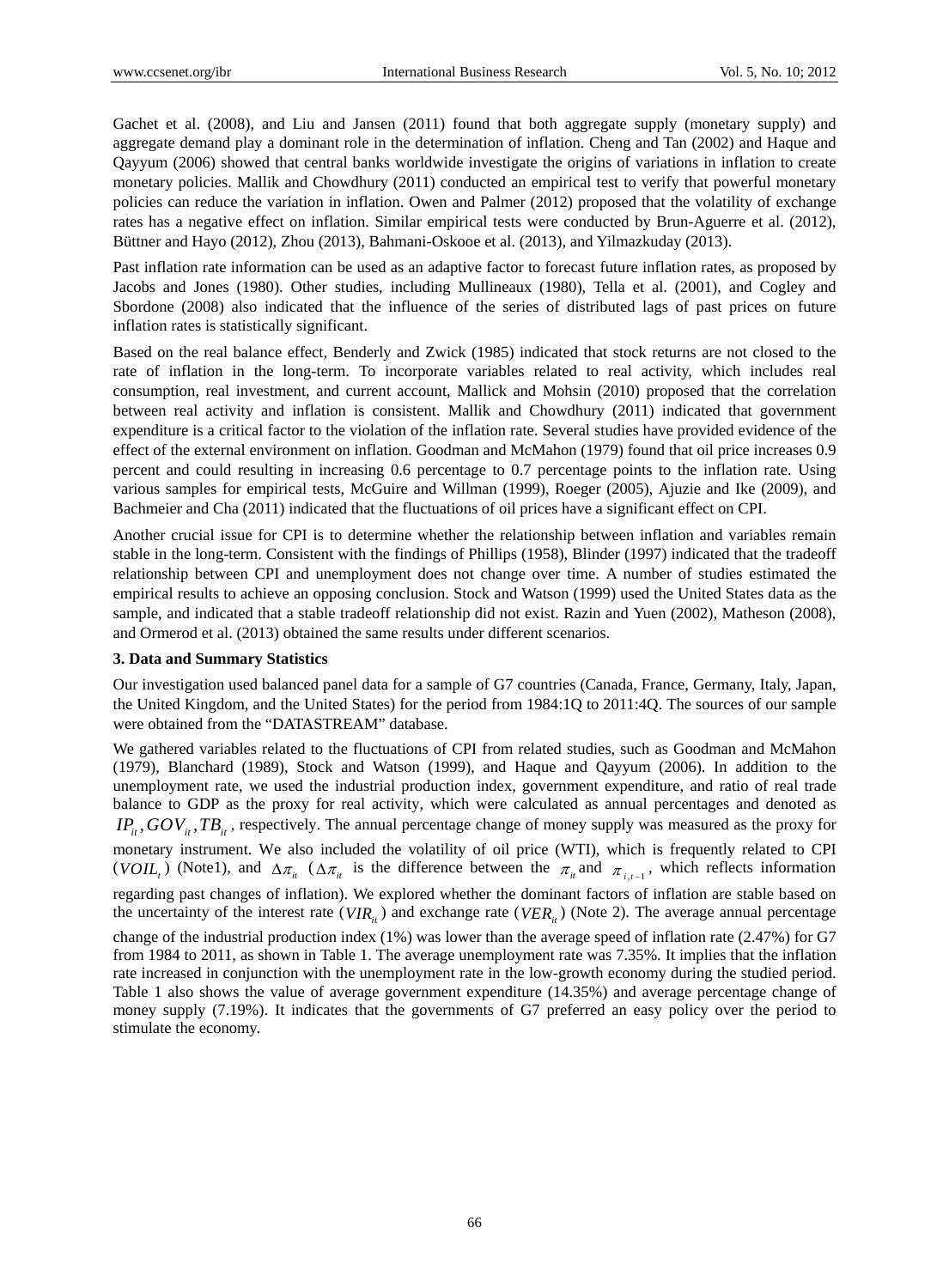|                 | $\pi_{\scriptscriptstyle i\bar{\scriptscriptstyle r}}$ | UNP <sub>n</sub> | $IP_{ii}$ | $GOV_{\alpha}$ | $TB_{ii}$ | $\Delta \pi_{ii}$ | $MS_{ii}$ | <i>VOIL</i> | $VIR_{\odot}$ | $VER_{\odot}$ |
|-----------------|--------------------------------------------------------|------------------|-----------|----------------|-----------|-------------------|-----------|-------------|---------------|---------------|
| Mean            | 2.47                                                   | 7.35             | 0.01      | 14.35          | $-5.38$   | $-0.04$           | 7.19      | 8.39        | 0.65          | 3.43          |
| Median          | 2.15                                                   | 7.76             | 0.02      | 5.28           | $-0.12$   | $-0.01$           | 6.85      | 4.67        | 0.52          | 2.53          |
| Maximum         | 11.44                                                  | 12.70            | 0.30      | 1141           | 85.21     | 3.10              | 32.15     | 69.80       | 4.25          | 26.65         |
| Minimum         | $-2.23$                                                | 2.17             | $-0.33$   | $-89.9$        | $-795$    | $-3.69$           | $-9.21$   | 0.52        | 0.00          | 0.20          |
| Std. Dev.       | 1.86                                                   | 2.18             | 0.05      | 63.62          | 48.89     | 0.59              | 5.12      | 11.02       | 0.62          | 3.16          |
| <b>Skewness</b> | 0.93                                                   | $-0.61$          | $-1.37$   | 11.76          | $-12.5$   | $-0.42$           | 0.65      | 3.72        | 1.65          | 2.97          |
| Kurtosis        | 4.84                                                   | 2.61             | 10.11     | 177.5          | 188.7     | 7.15              | 4.94      | 18.71       | 6.87          | 16.07         |

Table 1. Summary statistics of G7 countries

Notes: This table shows the descriptive statistics of the annual percentage change of CPI ( $\pi$ ), annual percentage change of unemployment rate ( $UNP$ ), annual change of industrial production index ( $IP$ ), annual percentage change of government expenditure ( $GOV$ ), annual percentage change of real trade balance to GDP ratio ( $TB_i$ ), the differential of the CPI ( $\Delta \pi_i$ ), annual percentage change of money supply  $(W_{M S_{it}})$  (Note 3).volatility of WTI oil price  $(V_{i}U_{t}$ ), volatility of discount rate  $(V_{i}R_{it})$ , and volatility of exchange rate  $(V_{i}ER_{it})$ . The G7 countries refer to Canada, France, the United States, Germany, Italy, Japan, and the United Kingdom.

#### **4. Methodology**

This section presents the two-regime PSTR approach, a non-dynamic panel model, developed by González et al. (2005). The general PSTR model is defined as follows:

$$
y_{it} = \mu_i + \alpha_0 x_{it} + \alpha_1 x_{it} h(q_{it}; \gamma, c) + \varepsilon_{it}
$$
 (1)

where  $i=1,...,N$ , and  $t=1,...,T$ .  $y_i$  is the dependent variable,  $x_i$  is the k-dimensional vector of explicative variables,  $\mu_i$  proxies the fixed individual effect, and the error term is denoted by  $\varepsilon_i$ . The transition function  $h(q_i;\gamma,c)$  is a continuous and bounded function of the transition variable  $q_i$ . The transition function  $h(q_{ii}; \gamma, c)$  is bounded between 0 and 1, and is a continuous function of the observable variable  $q_{ii}$ . Its cumulative distribution function is derived by the following formula:

$$
h(q_{ii}; \gamma, c) = \frac{1}{1 + e^{-\gamma (q_{ii} - c)}}, \gamma > 0
$$
 (2)

Following the work of Granger and Teräsvirta (1993), González et al. (2005) considered the following logistic transition function:

$$
h(q_{ii}; \gamma, c) = \left[1 + \exp\left(-\gamma \prod_{j=1}^{m} (q_{ii} - c_j)\right)\right]^{-1} \text{ with } \gamma > 0 \text{ and } c_1 \leq ... \leq c_m \tag{3}
$$

where  $c = (c_1, \ldots, c_m)$  is an m-dimensional vector of the location parameters, and the slope of transition function is denoted by  $\gamma$ , which determines the smoothness of the transitions.

Generally,  $m = 1$  or  $m = 2$  is sufficient, because these values allow for the commonly encountered types of variation in the parameters (Note 4). For  $m = 1$ , the model implies that the two extreme regimes are associated with low and high values of  $q_i$ . When  $\gamma \to \infty$ , the logistic transition function  $h(q_i;\gamma,c)$  becomes an indicator function  $I[A]$ , which has a value of 1 when Event A occurs; otherwise, the value is 0. Thus, the PSTR model in (1) is the same as the two-regime panel threshold model (Hansen, 1999). For  $m = 2$ , the transition function has a minimum of  $(c_1 + c_2)/2$  and a value of 1 for both low and high values of  $q_i$ . Therefore, if  $\gamma \rightarrow \infty$ , the model becomes a three-regime threshold model. Finally, for any value of *m*, the transition function (3) becomes constant when  $\gamma \rightarrow 0$ , in which case the model is reduced to a homogenous or linear fixed effects panel regression.

González et al. (2005) generalized the PSTR model to allow more than two different regimes, and constructed the additive model as follows:

$$
y_{it} = \mu_i + \alpha_0' x_{it} + \sum_{j=1}^r \alpha_j' x_{it} h_j(q_{it}^{(j)}; \gamma_j, c_j) + \varepsilon_{it}
$$
\n(4)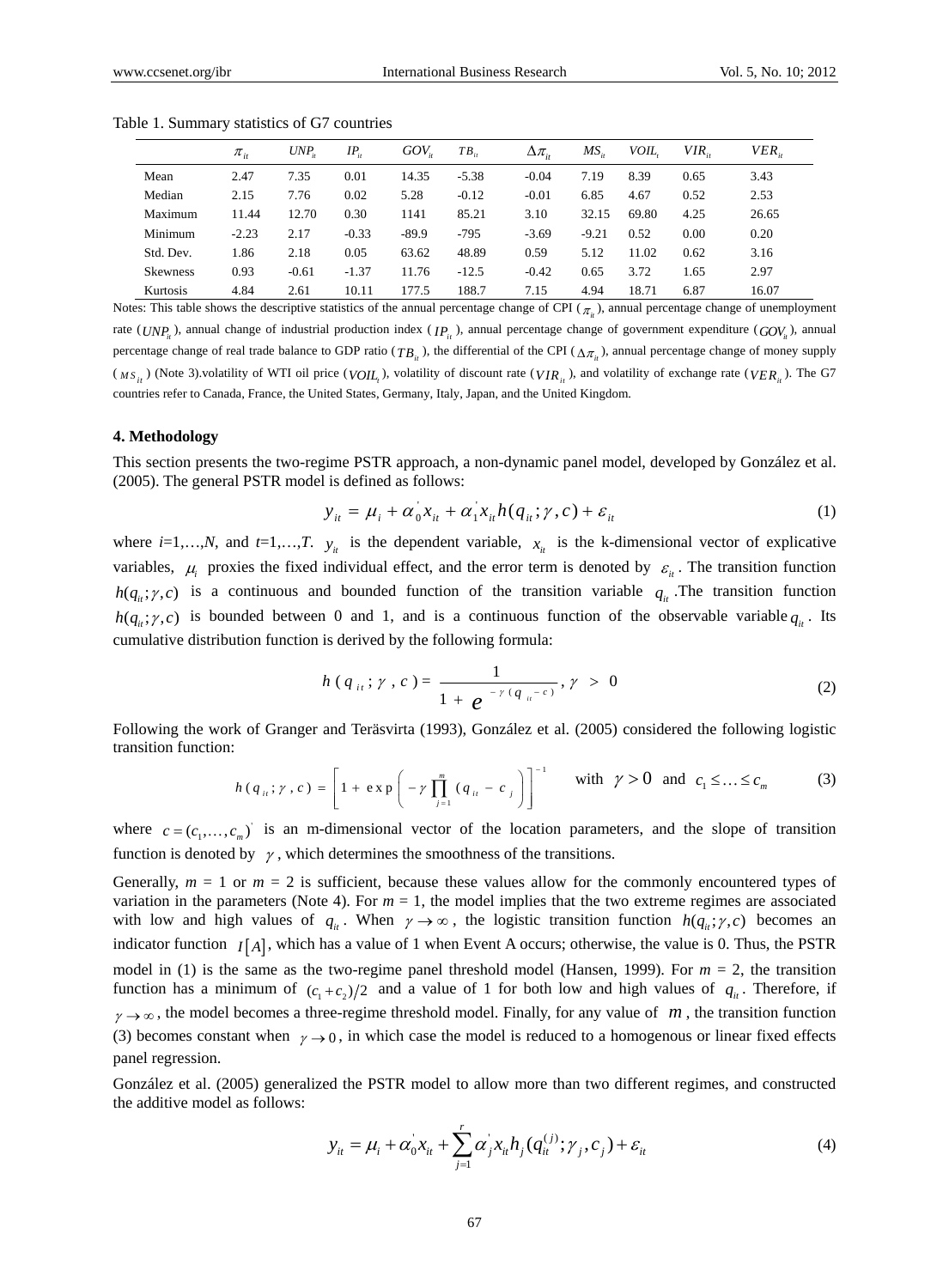where the transition functions  $h_j(q_i^{(j)}; \gamma_j, c_j)$ ,  $j = 1, ..., r$ , are of the logistic type (2). The PSTR model building procedure consists of specification, estimation, and evaluation stages. The specification includes testing homogeneity and selecting the transition variable  $q_{ij}$ . A nonlinear least square method is the first step of the test procedure, which examines the linearity against the PSTR model. If the tests fail to show homogeneity, (3) is used to determine the appropriate form of transition function, that is, the proper value of *m* .

The estimated model was subjected to misspecification tests to examine whether it provides an adequate data description during the evaluation stage. Parameter constancy, remaining heterogeneity, and autocorrelation of the errors were included at the null hypotheses test. The number of regimes in the panel model must be determined in the final step, that is, a value must be selected for  $r$  in (4) (Note5).

We used two "candidates"; that is, the moving average standard deviation of the percentage change of discount rate for each country (Model A, if  $q_{ii}^j = VIR_{ii}^j$ ) and the moving average standard deviation of the percentage change of effective exchange rate for each country (Model B, if  $q_i^j = VER_i^j$ ). We set up two panel smooth transition regressions, Model A and Model B, as follows:

$$
\pi_{it} = \mu_i + \sum_{i=0}^{6} \alpha_i X_{it} + \sum_{i=0}^{6} \sum_{j=1}^{r} \beta_i h_j (q_{it}^{j}; \gamma, c)
$$

$$
X_{it} = f(UNP_{it}, IP_{it}, GOV_{it}, TB_{it}, \Delta \pi_{it}, MS_{it}, VOIL_{t})
$$

Model A:

$$
\pi_{ii} = \mu_i + \sum_{i=0}^{6} \alpha_i X_{ii} + \sum_{i=0}^{6} \sum_{j=1}^{r} \beta_i h_j (VIR_{ii}^{j}; \gamma, c)
$$

Model B:

$$
\pi_{it} = \mu_i + \sum_{i=0}^{6} \alpha_i X_{it} + \sum_{i=0}^{6} \sum_{j=1}^{r} \beta_i h_j (VER_{it}^{j}; \gamma, c)
$$

where  $\pi_{i}$  is the annual percentage change of the inflation rate for each country. The unemployment rate in each country is denoted as  $UNP_{it}$  The variables of  $IP_{it}$ ,  $TB_{it}$ , and  $GOV_{it}$ , are proxies of the real activity; where  $IP_{it}$ is the annual percentage change of the industrial production index for each country,  $GOV_i$  is the annual percentage change of government expenditure for each country, and  $TB_{it}$  is the annual percentage change of the ratio of trade balance to GDP for each country.  $\Delta \pi_{ii}$  is the difference between the  $\pi_{ii}$  and  $\pi_{ii}$ , which reflects information about past changes of inflation). The annual percentage change of monetary supply for each country was used as a proxy of the monetary instrument ( $MS<sub>i</sub>$ ). The measurement of oil risk was conducted using the moving average standard deviation of the percentage change of WTI oil spot prices (*VOIL*). We used the volatility of interest rate ( $VIR_i$ ) and volatility of exchange rate ( $VER_i$ ) as the candidates for the threshold variables.

## **5. Empirical Results**

# *5.1 Panel Unit Root Tests*

We used panel data as the sample, which included both time series and cross section. To improve the low power of traditional unit test used univariate tests, we selected Im et al. (IPS test; 2003) and Levin et al. (LLC test; 2002) as stationary tests. As shown in Table 2, the test results indicate that we rejected the null hypothesis of unit root for each variable, which ensures an I(0) type series.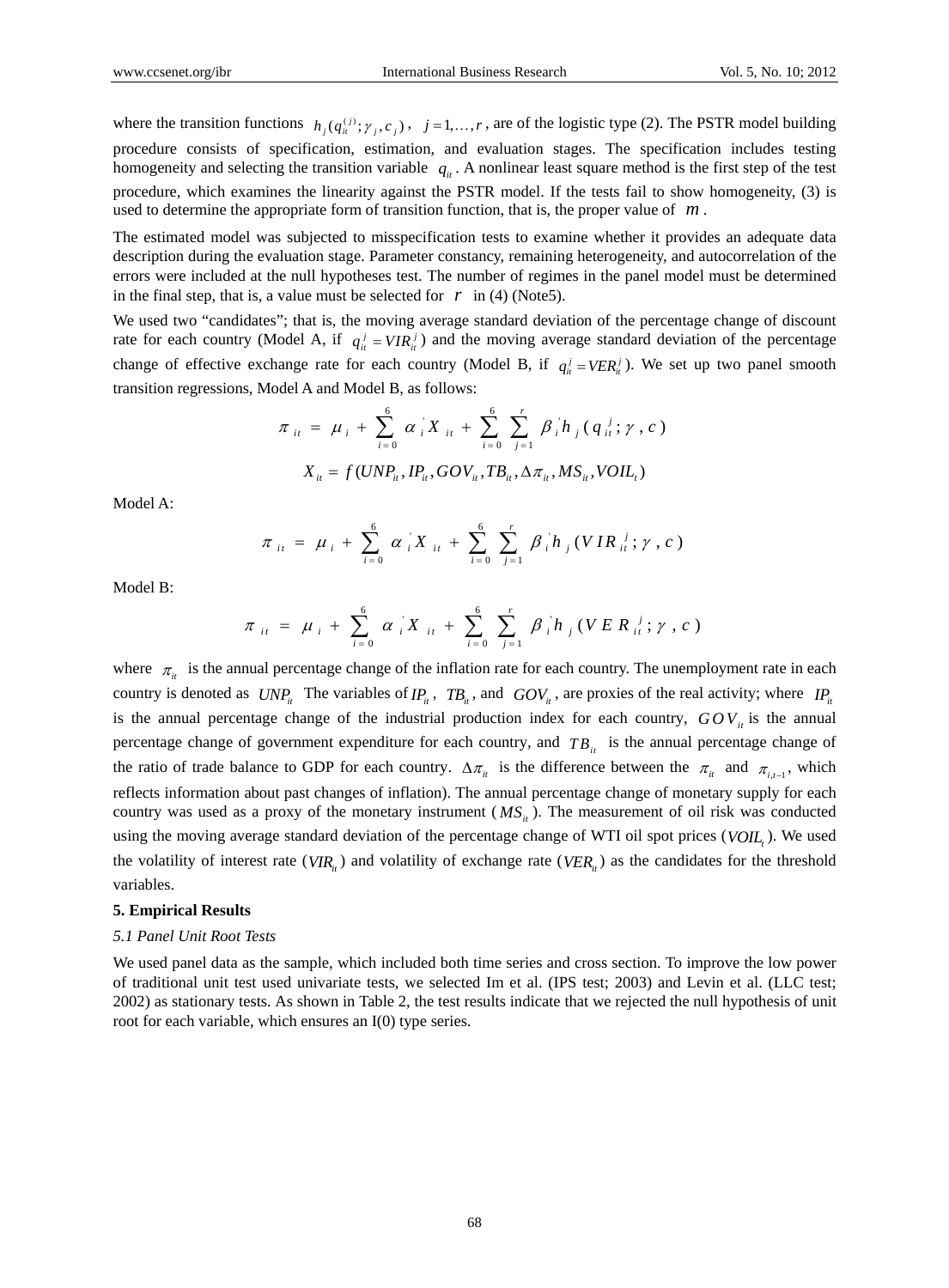|                   | LLC           |                 |               | <b>IPS</b>      |
|-------------------|---------------|-----------------|---------------|-----------------|
|                   | Intercept     | Intercept&Trend | Intercept     | Intercept&Trend |
| $\pi_{it}$        | $-1.3943*$    | 0.0521          | $-2.2032**$   | $-1.5216*$      |
| $UNP_{i}$         | $-2.9519***$  | $-0.0140$       | $-1.2598*$    | 3.3330          |
| $IP_{ii}$         | 0.4086        | 1.7311          | $-5.3135***$  | $-5.1953***$    |
| $GOV_{it}$        | $-0.7227$     | $-1.6350*$      | $-4.9061***$  | $-5.0516***$    |
| $TR_{ii}$         | $-4.8202***$  | $-5.2219***$    | $-7.2424***$  | $-6.5441***$    |
| $\Delta \pi_{ii}$ | $-11.4951***$ | $-12.1636***$   | $-14.9327***$ | $-14.5291***$   |
| $MS_{ii}$         | $-3.4030***$  | $-2.1778***$    | $-5.3037***$  | $-4.6107***$    |
| VOIL,             | $-6.4509***$  | $-8.0229***$    | $-6.4271***$  | $-7.0502***$    |
| $VOIR_{ii}$       | $-10.5606***$ | $-15.3550***$   | $-9.6923***$  | 12.1860***      |
| $VOEX_{it}$       | $-10.4012***$ | $-12.2931***$   | $-10.0267***$ | $-10.1197***$   |

#### Table 2. Panel unit root tests

Notes:  $\pi_i$  indicates the annual percentage change of CPI, ( $UNP_i$ ) denotes the annual percentage change of unemployment rate, ( $IP_i$ ) denotes the annual change of industrial production index,  $(GOV)$  denotes the annual percentage change of government expenditure,  $(TB)$ denotes the annual percentage change of real trade balance to GDP ratio,  $(\Delta \pi_{i})$  denotes the differential of the CPI,  $(MS_{i})$  denotes the annual percentage change of money supply volatility of WTI oil price  $(VOII_{\tau})$ ,  $(VIR_{ii})$  denotes the volatility of the discount rate, and  $(VFR<sub>l</sub>)$  denotes the volatility of the exchange rate. LLC and IPS represent the panel root techniques by Levin et al. (2002) and Im et al. (2003), respectively. The coefficients differ significantly from zero at the 1%, 5%, and 10% levels, as denoted by \*\*\*, \*\*, and \*, respectively.

## *5.2 Homogeneity Test*

Before starting the process of the PSTR test, we examined the linear model against a nonlinear model (a single threshold model). If the null hypothesis was rejected, a single threshold model was estimated and tested against a double threshold model. The process continued until the hypothesis of no additional threshold was not rejected. We applied the LM test of homogeneity of the coefficients of PSTR models, assuming that response of the percentage change of CPI to macro variables does not change across countries. Table 3 shows the results of the linearity and specification tests of no remaining nonlinearity. It reveals that both Model A and Model B rejected the null hypothesis ( $r = 0$ ) and did not reject the null hypothesis ( $r = 1$ ).

| Table 3. Wald tests (LM) for Remaining Nonlinearity |  |  |  |  |
|-----------------------------------------------------|--|--|--|--|
|                                                     |  |  |  |  |

| Model                         | Model A        |            | Model B    |            |
|-------------------------------|----------------|------------|------------|------------|
| Threshold Variable            | $VOIR_{\odot}$ |            | VOEX.      |            |
| Number of Location Parameters | $m=1$          | $m=2$      | $m=1$      | $m=2$      |
| $H_0: r = 0$ vs $H_1: r = 1$  | 118.568***     | 133.582*** | 184.794*** | 266.474*** |
|                               | (0.000)        | (0.000)    | (0.000)    | (0.000)    |
| $H_0: r = 1$ vs $H_1: r = 2$  | 8.508          | 14.061     | 10.848     | 20.266     |
|                               | (0.290)        | (0.445)    | (0.145)    | (0.122)    |

Notes: For each model, the testing procedure was conducted as follows: first, the linear model  $(r = 0)$  was tested against a model with one threshold ( $r = 1$ ). If the null hypothesis was rejected, the single threshold model was tested against a double threshold model ( $r = 2$ ). The procedure continued until the hypothesis of no additional threshold was not rejected. The corresponding LM statistic had an asymptotic  $x^2$ <sub>(mk)</sub> distribution under the null hypothesis, where *m* is the number of location parameters and *k* is the number of explicative variables, that is,  $k = 2$  in our specifications. The corresponding probability values are in parentheses. The coefficients differ significantly from zero at the 1%, 5%, and 10% levels, as denoted by \*\*\*, \*\*, and \*, respectively.

#### *5.3 Determine the Number of Location Parameters*

Based on the results of the LM test, the following step is to select the optimal number of location parameters for the transition functions. We selected (m=1, r=1) and (m=1, r=1) as the optimal combinations of Model A and Model B, respectively, based on both AIC and SBC. The detailed information is shown in Table 4.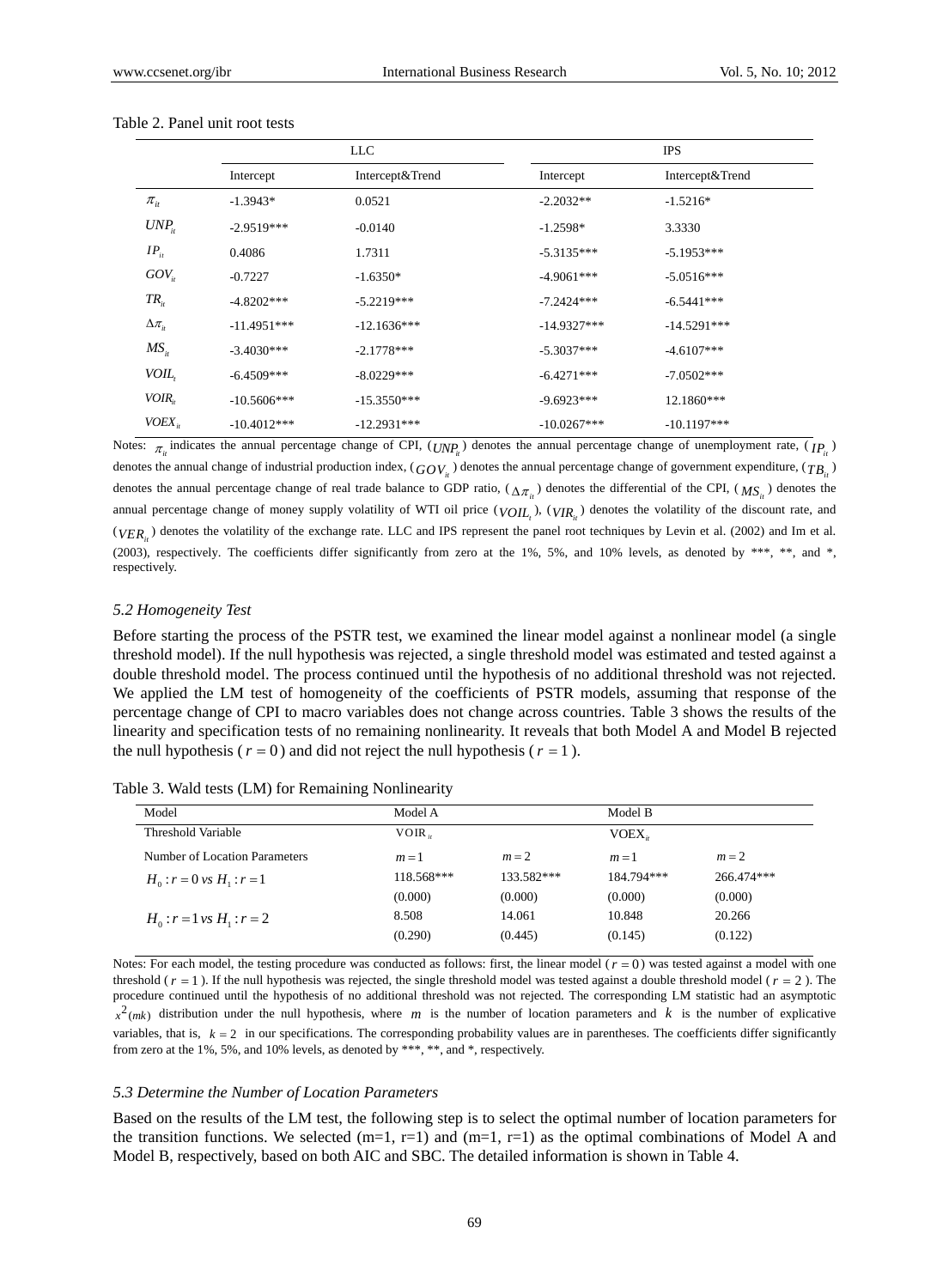| Model                                 | Model A  |         | Model B                                |          |
|---------------------------------------|----------|---------|----------------------------------------|----------|
| Threshold Variable                    | VOIR.    |         | $V$ OEX <sub><math>\alpha</math></sub> |          |
| Number of Location Parameters         | $m=1$    | $m=2$   | $m=1$                                  | $m=2$    |
| Optimal Number of Thresholds $r^*(m)$ |          |         |                                        |          |
| <b>Residual Sum of Squares</b>        | 1444.025 | 362.934 | 1124.634                               | 1127.410 |
| AIC                                   | 0.7122   | 0.7157  | 0.4622                                 | 0.4687   |
| <b>SBC</b>                            | 0.8102   | 0.8198  | 0.5602                                 | 0.5728   |

Notes: For each model, the optimal number of locations parameters in the transitions functions can be determined as follows: for each value of  $m$ , the corresponding optimal number of thresholds, denoted by  $r^*(m)$ , is determined according to a sequential procedure based on the

 $LM_F$  statistics of the hypothesis of non remaining nonlinearity. Thus, for each couple  $(m,r^*)$ , the value the RSS of the model is reported. The total number of parameters is determined by the formula  $k(r+1)+r(m+1)$ , where  $k$  denotes the number of explicative variables, that is,  $k = 2$  in our specifications.

#### *5.4 Parameter Estimate for the PSTR Models*

As shown in Table 5, the coefficients between the inflation rate and macro variables change according to the uncertainty of the discount rate and exchange rate. This implies that the relationship between the Phillips curve of the unemployment rate or real activity variables ( $I_n^P$ ,  $GOV_n$ ,  $TR_n$ ), which depend on the volatility of the interest rate or exchange rate, will be unstable. The findings of the empirical test are consistent with those of Ghironi and Giavazzi (1998), Stock and Watson (1999), Razin and Yuen (2002), Matheson (2008), and Ormerod et al. (2013).

| Model                           | Model A     |                | Model B      |                |
|---------------------------------|-------------|----------------|--------------|----------------|
| Threshold Variable              | $VIR_{ii}$  |                | $VER_{it}$   |                |
| $(m,r^*)$                       | (1,1)       |                | (1,1)        |                |
| Variables                       | Coefficient | Standard error | Coefficient  | Standard error |
| $\alpha_{0}$                    | $-0.0769$   | 0.0585         | $0.5066***$  | 0.0713         |
| $\alpha_{1}$                    | 2.8914 ***  | 1.4370         | 2.3003       | 1.9968         |
| $\alpha_{2}$                    | $-0.5715$   | 0.0007         | 0.0000       | 0.0007         |
| $\alpha_{3}$                    | 1.1160      | 0.0070         | 0.0008       | 0.0010         |
| $\alpha_{\scriptscriptstyle 4}$ | 2.7730***   | 0.1538         | $0.4459***$  | 0.1409         |
| $\alpha_{5}$                    | $-3.5621$   | 0.0125         | $-0.0256*$   | 0.0139         |
| $\alpha_{\scriptscriptstyle 6}$ | 4.1086***   | 0.3283         | 1.8091***    | 0.2488         |
| $\beta_{\scriptscriptstyle 0}$  | $0.0978***$ | 0.0350         | $-0.3392***$ | 0.0755         |
| $\beta_{\rm l}$                 | $-7.3139**$ | 3.5099         | 2.7858       | 2.4740         |
| $\beta_{2}$                     | $0.0371***$ | 0.0086         | $0.3325***$  | 0.0333         |
| $\beta_{3}$                     | $-0.0061$   | 0.0073         | $-0.0166$    | 0.0579         |
| $\beta_{\scriptscriptstyle 4}$  | $-0.3145$   | 0.2646         | $-0.1736$    | 0.1972         |
| $\beta_{\rm 5}$                 | $0.1408***$ | 0.0253         | 0.0191       | 0.0184         |
| $\beta_{\scriptscriptstyle 6}$  | $-0.9006*$  | 0.4812         | $-1.1204***$ | 0.3417         |
| $\boldsymbol{c}$                | 0.6785      |                | 0.4095       |                |
| $\gamma$                        | 4.9092      |                | 341.9490     |                |

Table 5. Parameter Estimates for the PSTR Models

Note: standard errors in parentheses are corrected for heteroskedasticity. For each model and each value of *m*, the number of transition functions  $r$  is determined by a sequential testing procedure (Table 4). For each transition function, the estimated location parameters  $c_i$  and the corresponding estimated slope parameter  $\gamma_i$  are reported. The PSTR parameters cannot be directly interpreted as elasticities. \*, \*\*, and \*\*\* denote significance at 10%, 5% and 1% levels, respectively.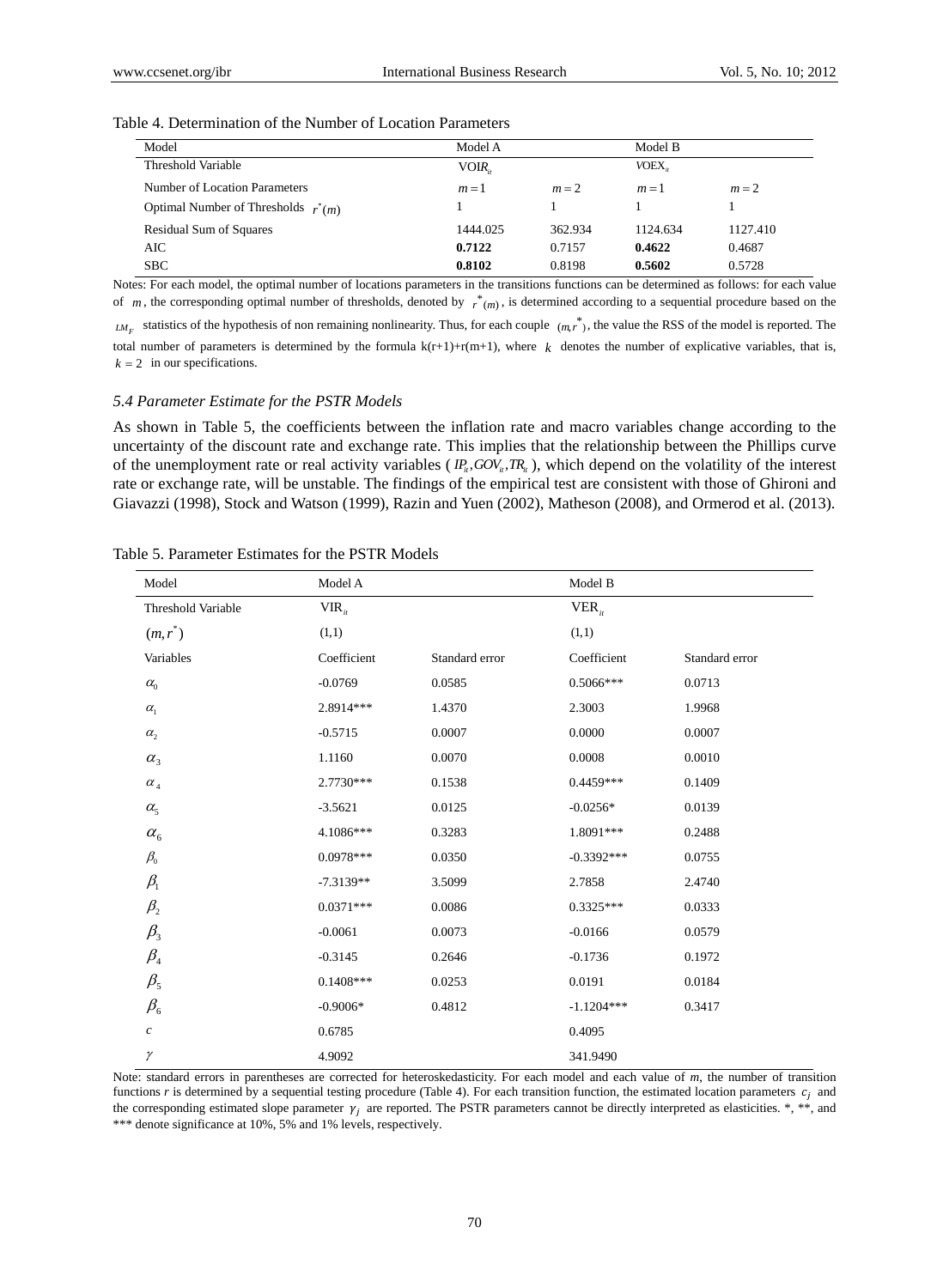The findings shown in Table 5 and Table 6 indicate that all real activity variables, money supply side, the differential of inflation, and the volatility of the oil price have a higher influence on CPI than unemployment based on the uncertainty condition of discount rate in low and high regimes. The findings are consistent with those of Stock and Watson (1999). The relationship between the volatility of the oil price and CPI was most consistent in the low regime (the volatility of the discount rate was lower than 67.85%) and the percentage change of government expenditure dominated the fluctuations of CPI in the high regime. This implies that the volatility of the oil price has a direct and significant influence on CPI, especially in a stable economy (low volatility of discount rate implies that governments are not eager to eliminate the factors that negatively affect the economy). This is supported by the importance of commodity prices at present. By contrast, the government may impalement more aggressive actions, such as adjusting the interest rate or increasing government expenditure to reduce the effect of the mainstream to stabilize the economy. Additional information shown in Table 6 indicates that the tradeoff relationship will disappear in the high regime (C>67.85%); the government may implement alternative actions to reduce the negative influence, such as CPI.

|                                | $\pi_{i t} = \mu_{i} + \sum_{i=0}^{6} \alpha_{i} X_{i t} + \sum_{i=0}^{6} \sum_{j=1}^{r} \beta_{i} h_{j} (V I R_{i t}^{j}; \gamma, c)$ |                          |  |  |  |
|--------------------------------|----------------------------------------------------------------------------------------------------------------------------------------|--------------------------|--|--|--|
| Threshold Variable             | $VIR_{ii}$                                                                                                                             |                          |  |  |  |
| Regime(C)                      | Low Regime $(C<67.85\%)$                                                                                                               | High Regime $(C>67.85%)$ |  |  |  |
| $UNP_{it}$                     | $-0.0769$                                                                                                                              | 0.0209                   |  |  |  |
| <b>Real Activity Variables</b> |                                                                                                                                        |                          |  |  |  |
| $IP_{ii}$                      | 2.8914                                                                                                                                 | 0.8076                   |  |  |  |
| $GOV_{ii}$                     | $-0.5715$                                                                                                                              | 3.7668                   |  |  |  |
| $TR_{ii}$                      | 1.1160                                                                                                                                 | 0.2835                   |  |  |  |
| Past inflation information     |                                                                                                                                        |                          |  |  |  |
| $\Delta \pi_{ii}$              | 2.7730                                                                                                                                 | 1.5445                   |  |  |  |
| Money Supply Side              |                                                                                                                                        |                          |  |  |  |
| $MS_{ii}$                      | $-3.5621$                                                                                                                              | 2.0092                   |  |  |  |
| External impulse               |                                                                                                                                        |                          |  |  |  |
| VOIL,                          | 4.1086                                                                                                                                 | 2.2369                   |  |  |  |

Table 6. Parameter Estimates for Model A

Note: For each model and each value of *m*, the number of transition functions *r* is determined by a sequential testing procedure (Table 4). For each transition function, the estimated location parameters  $c_i$  and the corresponding estimated slope parameter  $r_i$  are reported.

We analyzed the relationship between CPI and macro variables based on the volatility of the exchange rate from Model B (Table 7). Our findings indicate that the coefficient of all macro variables related to the percentage of CPI is unstable, which is consistent with the results from Model A. The results of our test indicate that the annual percentage of the industrial production index and the volatility of the oil price have higher explanatory power to CPI than the unemployment rate when the volatility of the exchange rate is higher than 40.95%. Both government expenditure and differential inflation are close to the fluctuation of CPI when the uncertainty risk of the exchange rate increases. As shown in Table 7, only the real activity macro is close to violation of the CPI. The exchange rate is an indicator of international competition. Regardless of the factors that push the violation of the exchange rate, the domestic economy is more unstable in contrast to the lower violation of the exchange rate. The exchange rate has a significant influence on domestic industry and policy direction. A possible explanation for our findings is that the unstable exchange rate results in violating price and increasing difficulties in controlling cost for real activity producers and government expenditure. The external environment violation reflects the production cost and influences market pricing. In other words, variations in the real activity result in violating the CPI indirectly.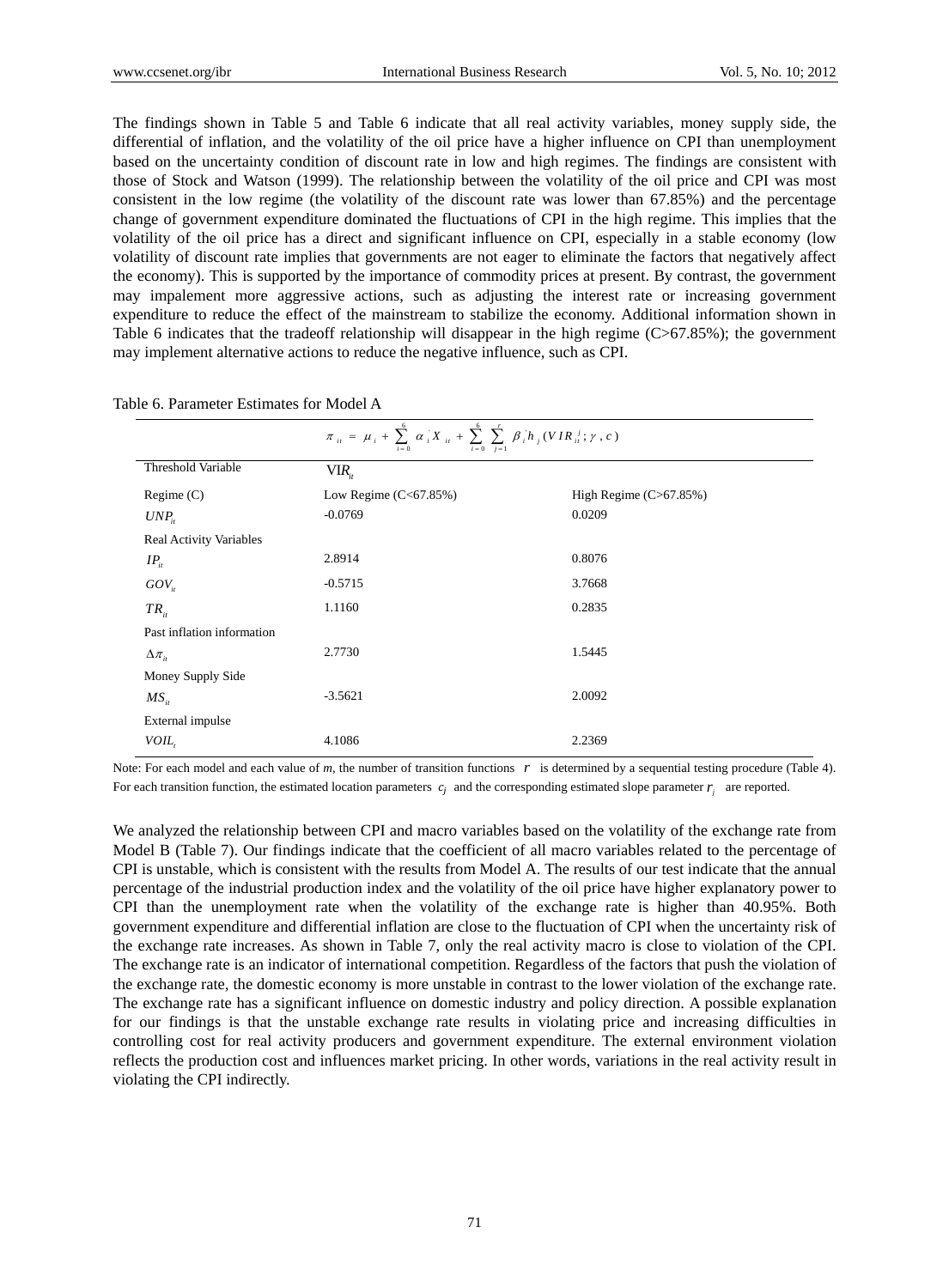| $\pi_{ii} = \mu_i + \sum_{i=0}^{6} \alpha_i X_{ii} + \sum_{i=0}^{6} \sum_{j=1}^{r} \beta_i h_j (VER_{ii}^j; \gamma, c)$ |                          |                        |  |  |  |
|-------------------------------------------------------------------------------------------------------------------------|--------------------------|------------------------|--|--|--|
| Threshold Variable                                                                                                      | $VER_{n}$                |                        |  |  |  |
| Regime(C)                                                                                                               | Low Regime $(C<40.95\%)$ | High Regime (C>40.95%) |  |  |  |
| UNP <sub>n</sub>                                                                                                        | 0.5066                   | 0.1674                 |  |  |  |
| <b>Real Activity Variables</b>                                                                                          |                          |                        |  |  |  |
| $IP_{ii}$                                                                                                               | 2.3003                   | 5.0861                 |  |  |  |
| $\text{GOV}_{it}$                                                                                                       | 0.0000                   | 0.3325                 |  |  |  |
| $TR_{ii}$                                                                                                               | 0.0008                   | $-0.0158$              |  |  |  |
| Past inflation information                                                                                              |                          |                        |  |  |  |
| $\Delta \pi_{ii}$                                                                                                       | 0.4459                   | 0.2723                 |  |  |  |
| Money Supply Side                                                                                                       |                          |                        |  |  |  |
| $MS_{ii}$                                                                                                               | $-0.0256$                | $-0.0065$              |  |  |  |
| External impulse                                                                                                        |                          |                        |  |  |  |
| VOIL.                                                                                                                   | 1.8091                   | 0.6887                 |  |  |  |

## Table 7. Parameter Estimates for Model B

Note: The coefficients of variables in high regime are equal to  $(\alpha_i + \beta_i)$ . For each model and each value of *m* the number of transition functions  $r$  is determined by a sequential testing procedure (see Table4). For each transition function, the estimated location parameters  $c_i$ and the corresponding estimated slope parameter  $\gamma_i$  are reported.

#### **6. Summary and Conclusion**

Inflation issues have become a crucial topic in macroeconomics since Phillips (1958) proposed that the unemployment rate is an excellent factor to explain the CPI. Those findings were disputed in several studies using various data and variables. We used the PSTR model, which can be used to discuss whether the coefficients between independent variables and dependent variables vary based on the uncertainty of the discount rate or exchange rate, to reexamine the factors that have a significant influence on the violation of CPI.

The results of our empirical tests show that the coefficients between CPI and macro variables are inconsistent based on the volatility of the discount rate or the exchange rate. We also verified that the mainstream fluctuations of CPI are influenced by real activity variables based on the volatility of the interest rate. When the volatility of the interest rate was lower than 67.85%, the main violation of CPI resulted from the volatility of the oil price; government expenditure has a higher exploratory power to CPI than other variables when the volatility of the interest rate is higher than 67.85%. The results also show that the importance of real activity on the violation of CPI cannot be ignored when the volatility of the exchange rate is higher than 40.95%. Compared to other macro variables, the annual percentage change of the industrial production index has excellent explanatory power for the fluctuation of CPI.

# **References**

- Ajuzie, E. I. S., & Ike, R. M. (2009). Oil speculation: The impact on prices, inflation, interest rates and the economy. *Journal of Business and Economics Research*, *7*(10), 59-67.
- Atkeson, A., & Ohanian, L. E. (2001). Are phillips curves useful for forecasting inflation?. *Federal Reserve Bank of Minneapolis. Quarterly Review - Federal Reserve Bank of Minneapolis, 25*(1), 2-11.
- Bachmeier, L. J., & Cha, I. (2011). Why dont oil shocks cause inflation? evidence from disaggregate inflation data. *Journal of Money, Credit, and Banking*, *43*(6), 1165-1183. http://dx.doi.org/10.1111/j.1538-4616.2011.00421.x
- Bagliano, F. C., & Morana, C. (2003). Measuring US core inflation: A common trends approach. *Journal of Macroeconomics*, *25*(2), 197-212. http://dx.doi.org/10.1016/S0164-0704(03)00025-9
- Bahmani-Oskooee, M., Hegerty, S. W., & Xu, J. (2013). Exchange-rate volatility and US-Hong Kong industry trade: Is there evidence of a third country effect?. *Applied Economics*, *45*(18), 2629-2651. http://dx.doi.org/10.1080/00036846.2012.654918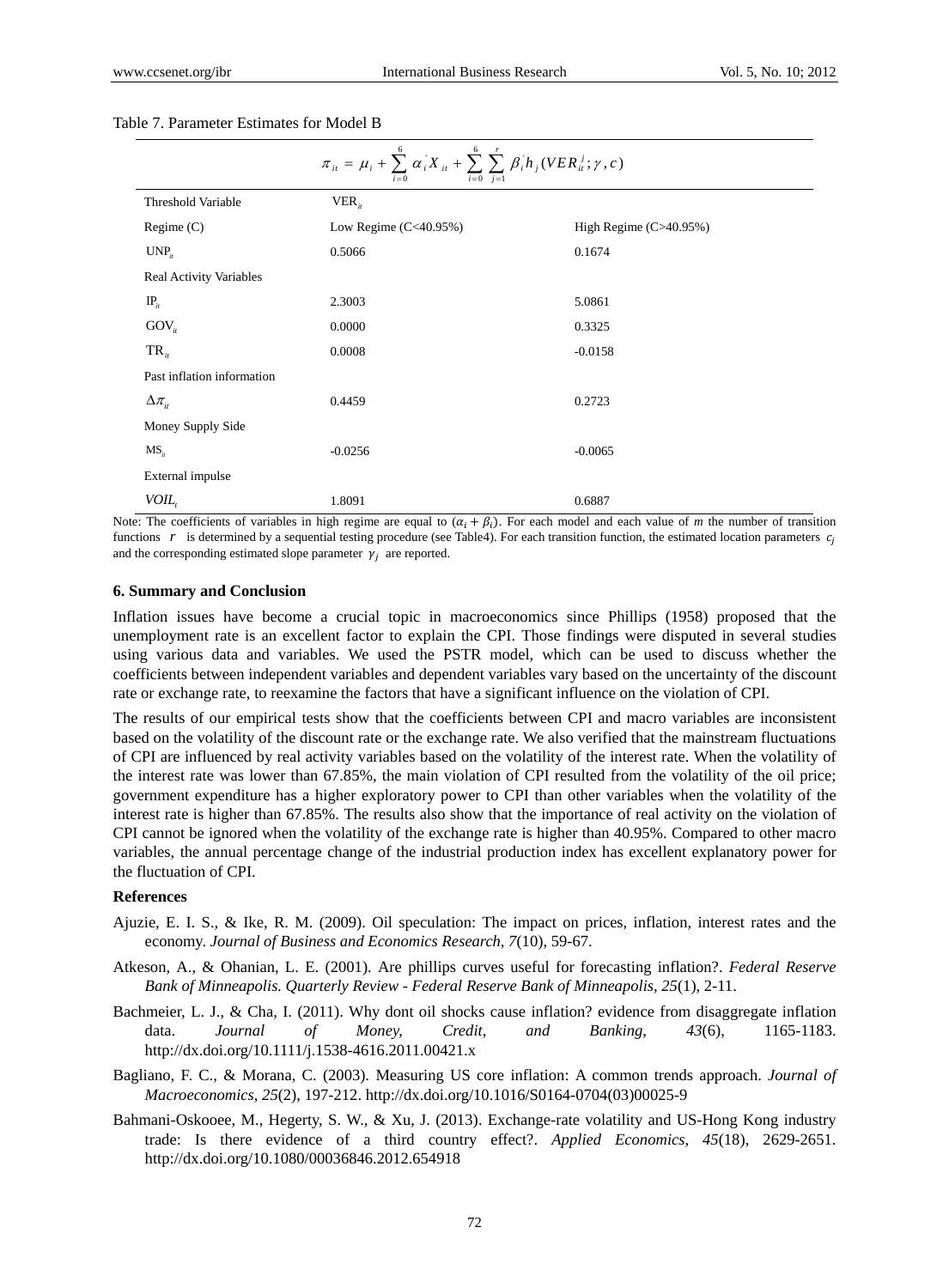- Benderly, J., & Zwick, B. (1985). Inflation, real balances, output, and real stock returns. *The American Economic Review*, *75*(5), 1115-1123. http://dx.doi.org/10.2307/1928445
- Blanchard, O. J., & Quah, D. (1989). The dynamic effects of aggregate demand and supply disturba. *The American Economic Review*, *79*(4), 655-673.
- Blinder, A. S. (1997). Is there a core of practical macroeconomics that we should all believe?. *American Economic Review*, *87*(2), 240-243.
- Brun-Aguerre, R., Fuertes, A., & Phylaktis, K. (2012). Exchange rate pass-through into import prices revisited: What drives it?. *Journal of International Money and Finance*, *31*(4), 818-844. http://dx.doi.org/10.1016/j.jimonfin.2012.01.009
- Büttner, D., & Hayo, B. (2012). EMU-related news and financial markets in the czech republic, hungary and poland. *Applied Economics*, *44*(31), 4037-4053. http://dx.doi.org/10.1080/00036846.2011.587775
- Cheng, M. Y., & Tan, H. B. (2002). Inflation in Malaysia. *International Journal of Social Economics*, *29*(5), 411-425. http://dx.doi.org/10.1108/03068290210423532
- Cogley, T., & Sbordone, A. M. (2008). Trend inflation, indexation, and inflation persistence in the new keynesian phillips curve. *The American Economic Review*, *98*(5), 2101-2126. http://dx.doi.org/10.1257/aer.98.5.2101
- Colletaz, G., & Hurlin, C. (2006). Threshold effects in the public capital productivity: an international panel smooth transition approach. Document de Recherche du Laboratoire d'Economie d'Orleans.2006-1.
- Doh, T. (2011). Is unemployment helpful in understanding inflation?. *Economic Review Federal Reserve Bank of Kansas City*, 5-26.
- Gachet, I., Maldonado, D., & Perez, W. (2008). Determinants of inflation in a dollarized economy: The Case of Ecuador. *Cuestiones Economicas*, *24*(1), 5-28.
- Gerlach, S., & Yiu, M. S. (2004). Estimating output gaps in Asia: A cross-country study. *Journal of the Japanese and International Economies*, *18*, 115-136. http://dx.doi.org/10.1016/S0889-1583(03)00033-9
- Ghironi, F., & Giavazzi, F. (1998). Currency areas, international monetary regimes, and the employment-inflation tradeoff. *Journal of International Economics*, *45*(2), 259-296. http://dx.doi.org/10.1016/S0022-1996(98)00029-4
- Gonzalez, A., Teräsvirta, T., & van Dijk, D. (2005). Panel smooth transition regression models. *Research Paper Series 165 Quantitative Finance Research Centre*. Sydney: University of Technology.
- Goodman, D. E., & McMahon, W. W. (1979). Predicting inflation rates with changing oil prices. *Quarterly Review of Economics and Finance*, *19*(2), 35.
- Granger, G. W. J., & Teräsvirta, T. (1993). *Modelling nonlinear economic relationships*. Oxford University Press.
- Hansen, B. E. (1999). Threshold effects in non-dynamic panels: Estimation, testing and inference. *Journal of Econometrics*, *93*, 345-368. http://dx.doi.org/10.1016/S0304-4076(99)00025-1
- Haque, N. U., & Qayyum, A. (2006). Inflation everywhere is a monetary phenomenon: An introductory note. *The Pakistan Development Review*, *45*(2), 179-183.
- Im, K. S., Pesaran, M. H., & Shin, Y. (2003). Testing for unit roots in heterogeneous panels. *Journal of Econometrics, 115*(1), 53-74. http://dx.doi.org/10.1016/S0304-4076(03)00092-7
- Jacobs, R. L., & Jones, R. A. (1980). Price expectations in the United States: 1947-75. *The American Economic Review, 70*(3), 269-269.
- Kemal, M. A. (2006). Is inflation in Pakistan a monetary phenomenon?. *Pakistan Development Review*, *45*, 213-220.
- Levin, A., & Lin, C. J. (1992). Unit root tests in panel data: asymptotic and finite sample properties. *Discussion Paper*, University of California, San Diego, May.
- Levin, A., & Lin, C. J. (1993). Unit root tests in panel data: new results. *Discussion Paper*, University of California, San Diego, December.
- Levin, A., Lin, C., & Chu, C. J. (2002). Unit root tests in panel data: asymptotic and finite-sample properties. *Journal of Econometrics, 108*(1), 1-24. http://dx.doi.org/10.1016/S0304-4076(01)00098-7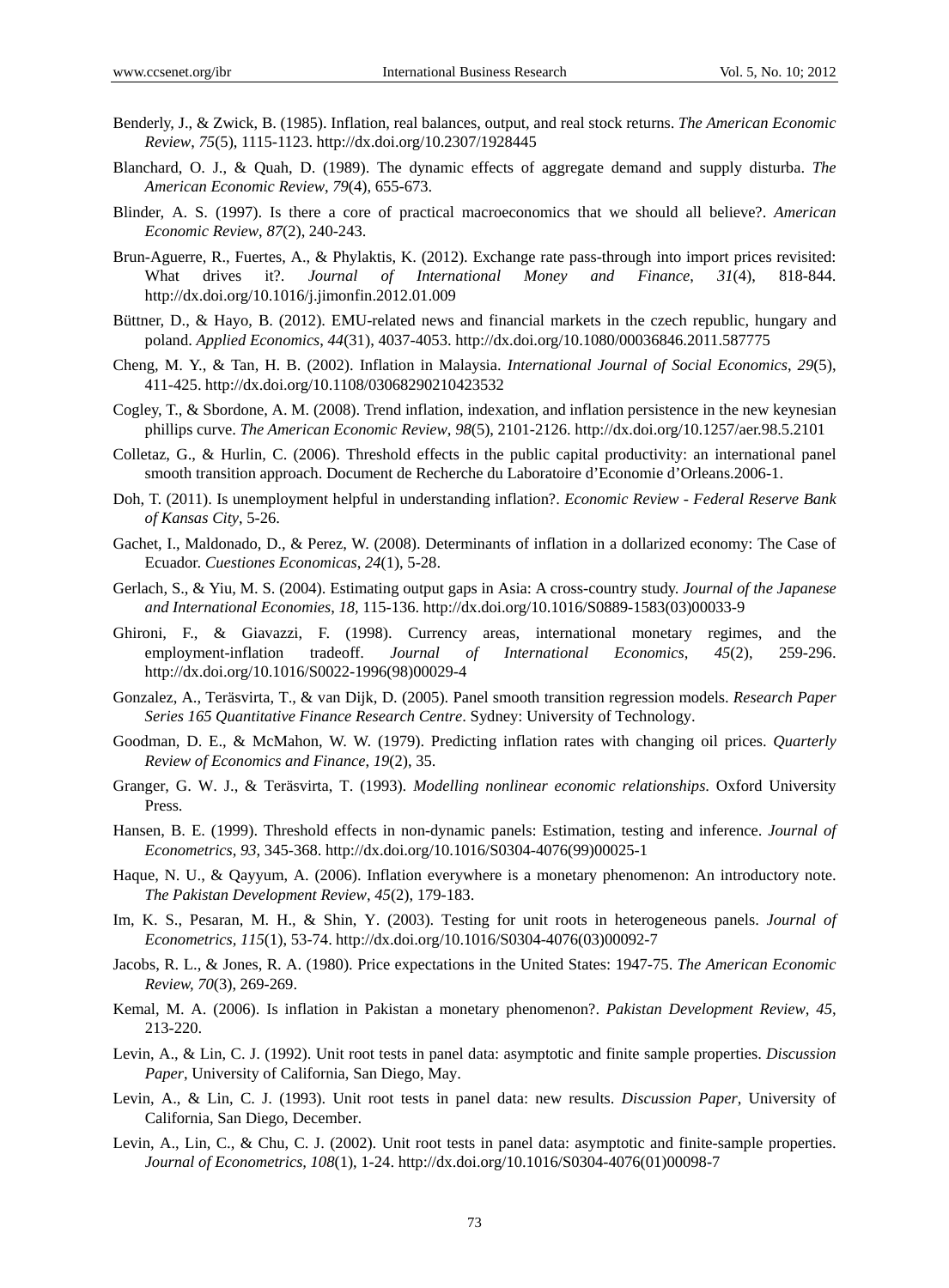- Liu, D., & Jansen, D. W. (2011). Does a factor Phillips curve help? an evaluation of the predictive power for U.S. inflation. *Empirical Economics, 40*(3), 807-826. http://dx.doi.org/10.1007/s00181-010-0352-0
- Mallick, S. K., & Mohsin, M. (2010). On the real effects of inflation in open economies: Theory and empirics. *Empirical Economics*, *39*(3), 643-673. http://dx.doi.org/10.1007/s00181-009-0328-0
- Mallik, G., & Chowdhury, A. (2011). Effect of inflation uncertainty, output uncertainty and oil price on inflation and growth in Australia. *Journal of Economic Studies, 38*(4), 414-429. http://dx.doi.org/10.1108/01443581111160879
- Matheson, T. D. (2008). Phillips curve forecasting in a small open economy. *Economics Letters*, *98*(2), 161-166. http://dx.doi.org/10.1016/j.econlet.2007.04.025
- McGuire, R. A., & Willman, E. S. (1999). Textbook explanations of inflation in the 1970s. *Public Finance Review*, *27*(1), 52-76. http://dx.doi.org/10.1177/109114219902700103
- Meltzer, A. H. (2006). From inflation to more inflation, disinflation, and low inflation. *The American Economic Review, 96*(2), 185-188. http://dx.doi.org/10.1257/000282806777211900
- Mullineaux, D. J. (1980). Inflation expectations and money growth in the united states. *The American Economic Review, 70*(1), 149-149. http://dx.doi.org/10.2307/1924741
- Ormerod, P., Rosewell, B., & Phelps, P. (2013). Inflation/unemployment regimes and the instability of the Phillips curve. *Applied Economics*, *45*(12), 1519-1531. http://dx.doi.org/10.1080/00036846.2011.628299
- Owen, A. L., & Palmer, B. (2012). Macroeconomic conditions and technical trading profitability in foreign exchange markets. *Applied Economics Letters*, *19*(12), 1107-1110. http://dx.doi.org/10.1080/13504851.2011.615723
- Phillips, W. A. (1958). The relationship between unemployment and the rate of change of money wages 1862-1957. *Economica, 34*, 254-281.
- Popovic, G. (2010). Inflation and unemployment: Phillips regularity in the EU. *Sarajevo Business and Economics Review, 30*, 370-389.
- Razin, A., & Yuen, C. W. (2002). The new Keynesian Phillips curve: closed economy versus open economy. *Economics Letters*, *75*, 1-9. http://dx.doi.org/10.1016/S0165-1765(01)00588-2
- Ribba, A. (2006). The joint dynamics of inflation, unemployment and interest rate in the united states since 1980. *Empirical Economics, 31*(2), 497-511. http://dx.doi.org/10.1007/s00181-005-0031-8
- Roeger, W. (2005). International oil price changes: Impact of oil prices on growth and inflation in the EU/OECD. *International Economics and Economic Policy*, *2*(1), 15-32. http://dx.doi.org/10.1007/s10368-005-0027-z
- Stock, J. H., & Watson, M. W. (1999). Forecasting inflation. *Journal of Monetary Economics, 44*(2), 293-335. http://dx.doi.org/10.1016/S0304-3932(99)00027-6
- Tella, R. D., MacCulloch, R. J., & Oswald, A. J. (2001). Preferences over inflation and unemployment: Evidence from surveys of happiness. *The American Economic Review, 91*(1), 335-341. http://dx.doi.org/10.1257/aer.91.1.335
- Yilmazkuday, H. (2013). Inflation targeting, flexible exchange rates and inflation convergence. *Applied Economics*, *45*(5), 593-603. http://dx.doi.org/10.1080/00036846.2011.608642
- Zaman, K., Khan, M. M., Ahmad, M., & Ikram, W. (2011). Inflation, unemployment and the NAIRU in Pakistan (1975-2009). *International Journal of Economics and Finance*, *3*(1), 245-254. http://dx.doi.org/10.1258/ijsa.2011.010375
- Zhou, S. (2013). Nonlinearity and stationarity of inflation rates: Evidence from the euro-zone countries. *Applied Economics*, *45*(7), 849-856. http://dx.doi.org/10.1080/00036846.2011.613774

## **Notes**

Note 1. Following Nieh (2002), a time-varying proxy for  $\sigma_t$  to measure the volatility can be specified as  $=\left[\left(1/m\right)\sum_{i=1}^{m} \left(\log ro_{i+i-1} - \log ro_{i+i-2}\right)^2\right]^{0.5}$  $\sigma_{ii} = \left[ (1/m) \sum_{i=1}^{m} (\log r \sigma_{i+i-1} - \log r \sigma_{i+i-2})^2 \right]$ , where **ro** is the percentage change of the oil price, discount rate, and exchange rate  $(i=1,...,7)$  denotes the market and *t* denotes the time period), and  $m=3$ , using seasonal considerations.